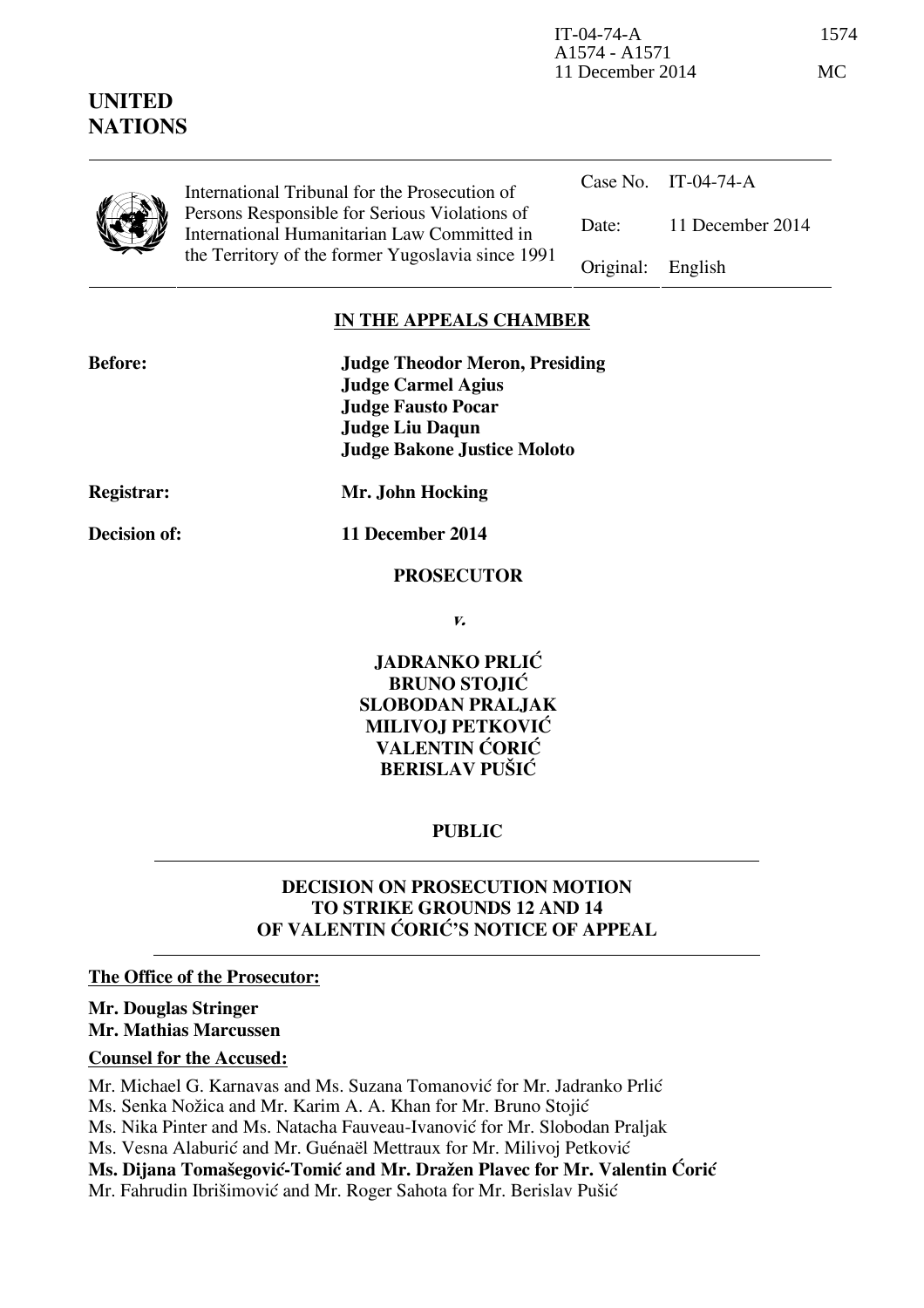**THE APPEALS CHAMBER** of the International Tribunal for the Prosecution of Persons Responsible for Serious Violations of International Humanitarian Law Committed in the Territory of the former Yugoslavia since 1991 ("Appeals Chamber" and "Tribunal", respectively);

**NOTING** the judgement rendered in French by Trial Chamber III of the Tribunal on 29 May 2013 and the English translation filed on 6 June  $2014$ ;<sup>1</sup>

**NOTING** the "Notice of Appeal Filed on Behalf of Mr. Valentin Ćorić", filed by Valentin Ćorić ("Ćorić") on 4 August 2014 ("Notice of Appeal");

**BEING SEISED** of the "Prosecution Motion to Strike Grounds 12 and 14 of Valentin Ćorić's Notice of Appeal", filed by the Office of the Prosecutor ("Prosecution") on 21 October 2014 ("Motion"), in which the Prosecution requests the Appeals Chamber to strike: (i) grounds 12 and 14 of the Notice of Appeal, on the ground that they do not comply with the requirements set out in Rule 108 of the Rules of Procedure and Evidence of the Tribunal ("Rules") and paragraph 1(c)(iii) of the Practice Direction on Formal Requirements for Appeals from Judgement;<sup>2</sup> or alternatively (ii) ground 14 in its entirety and paragraph 80 under ground 12 of the Notice of Appeal: $3$ 

**NOTING** the "Response to Prosecution Motion to Strike Grounds 12 and 14 of Valentin Ćorić's Appeal", filed by Ćorić on 30 October 2014 ("Response"), in which Ćorić argues that the Motion should be denied: $4^4$ 

**RECALLING** that, pursuant to Rule 108 of the Rules, in the notice of appeal, the appellant should "identify the order, decision or ruling challenged with specific reference to the date of its filing, and/or the transcript page, and indicate the substance of the alleged errors and the relief sought";

**RECALLING** that, pursuant to paragraph 1(c)(iii) of the Practice Direction, a party seeking to appeal from a trial judgement must file, in accordance with the Tribunal's Statute and the Rules, a notice of appeal containing, *inter alia*, the grounds of appeal, clearly specifying in respect of each ground the challenged finding or ruling in the judgement, with specific reference to the relevant page number and paragraph number;

**NOTING** the Prosecution's assertion that paragraph 80 under ground 12 and ground 14 in its entirety of the Notice of Appeal neither identify the precise legal and factual findings in the Trial

 $\overline{a}$ 

<sup>&</sup>lt;sup>1</sup> Prosecutor v. Jadranko Prlić et al., Case No. IT-04-74-T, Judgement, 6 June 2014 (French original filed on 29 May 2013) ("Trial Judgement").

 $2$  IT/201, 7 March 2002 ("Practice Direction").

 $3$  Motion, paras 1-3, 6.

 $4$  Response, para. 4, pp. 2, 6.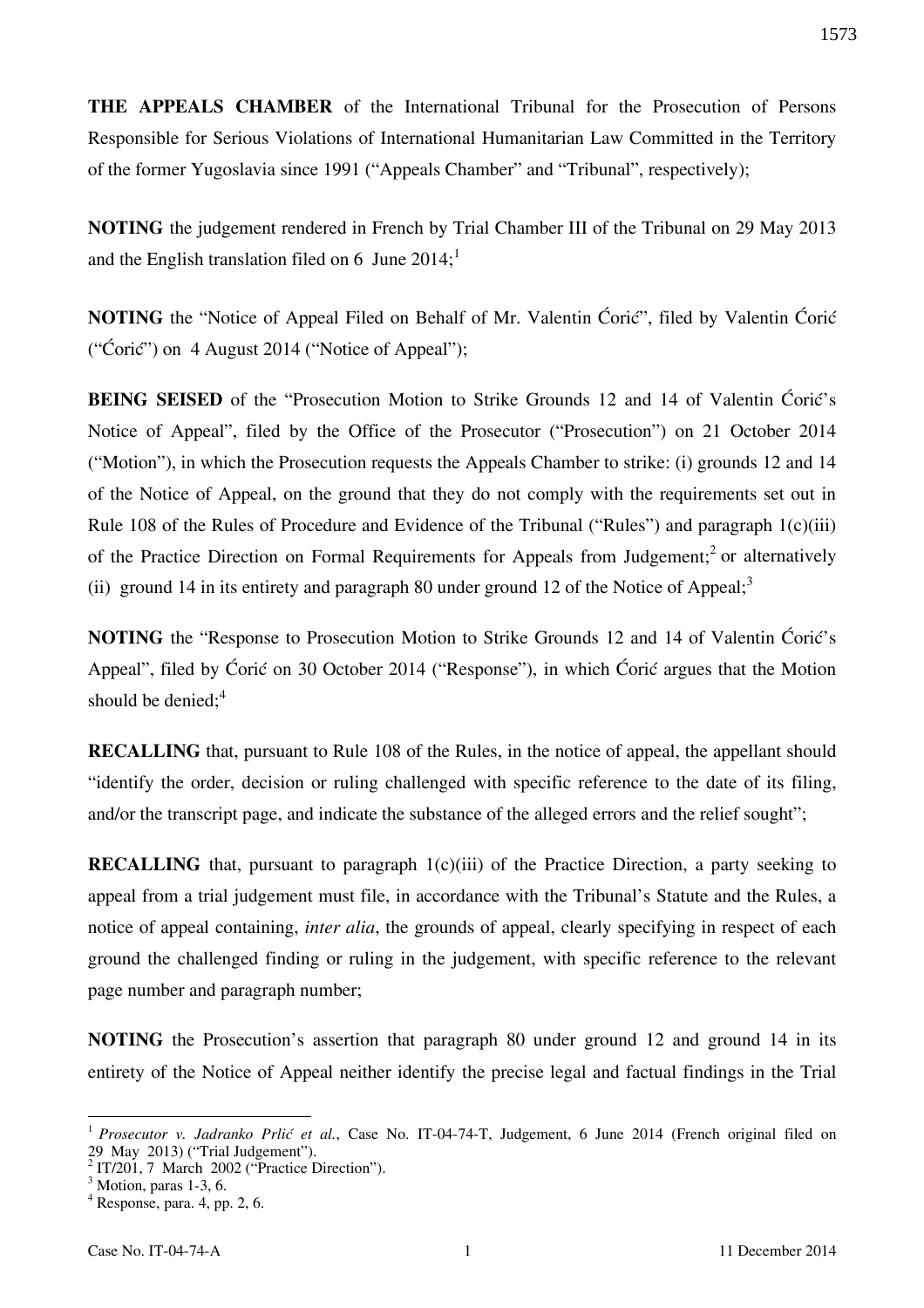Judgement that are being challenged nor include specific references to the relevant portions of the Trial Judgement, thus failing to provide the Prosecution with sufficient notice of the scope of the challenges raised under those grounds and placing it at a disadvantage in preparing its response to those challenges; $5$ 

**NOTING** Ćorić's response that: (i) the Motion is time-barred as the Prosecution could have raised such objections to the Notice of Appeal earlier; and (ii) there is no ultimate disadvantage to the Prosecution as a result of the relative lack of specificity in the Notice of Appeal given that Coric will set forth those arguments in greater detail in his appeal brief;<sup>6</sup>

**NOTING** Ćorić's submission that in ground 12 of the Notice of Appeal, he pointed to specific paragraphs of the Trial Judgement containing erroneous findings on unreliable documentary evidence, which affect and invalidate the Trial Judgement in its entirety;<sup>7</sup>

**NOTING** Ćorić's additional submission that ground 14 of the Notice of Appeal, which concerns the lack of citations and disregard of certain defence evidence in the Trial Judgement, complies with the requirements of Rule 108 of the Rules and the Practice Direction, and that he cannot "easily" identify relevant paragraphs as the error alleged under ground 14 is pervasive throughout the Trial Judgement;<sup>8</sup>

**NOTING** further Ćorić's submission that the remedy sought by the Prosecution is "too severe" and that, if the Appeals Chamber deems the challenged grounds of appeal to be inadequately pleaded, he should be given the opportunity to amend his Notice of Appeal;<sup>9</sup>

**CONSIDERING** that, while ground 12 of the Notice of Appeal provides exact references to the paragraphs of the Trial Judgement that are being challenged,<sup>10</sup> paragraph 80 of the Notice of Appeal does not include any references to other findings in, or paragraphs of, the Trial Judgement that are affected by the Trial Chamber's alleged evidentiary errors;

1572

 $<sup>5</sup>$  Motion, paras 2–3, 5.</sup>

 $6$  Response, paras 3, 5-7, 10. Ćorić also submits that the Prosecution Motion ignores the jurisprudence of the Tribunal and the International Criminal Tribunal for Rwanda ("ICTR") on the purpose of a notice of appeal. *See* Response, para. 8. Ćorić explains that, in the *Nahimana et al.* case*,* the ICTR Appeals Chamber had considered that the notice of appeal, together with the appeal brief, provided sufficient to the Prosecution of the grounds on which the appeal was based. *See* Response, para. 9, *referring to Prosecutor v. Ferdinand Nahimana et al.*, Case No. ICTR-99-52-A, Decision on Appellant Jean-Bosco Barayagwiza's Motions for Leave to Submit Additional Grounds of Appeal, to Amend the Notice of Appeal and to Correct His Appellant's Brief, 17 August 2006 ("*Nahimana et al.* Decision"), para. 50. The Appeals Chamber, however, observes that the circumstances in the *Nahimana et al*. case differ from those in this specific instance as the notice of appeal in that case was accepted as validly filed, even though it did not conform to the applicable ICTR rules and practice direction. The ICTR Appeals Chamber held, in particular, that the simultaneous filing of the notice of the appeal and the appeal brief allowed the Prosecution to sufficiently understand the appellant's grounds of appeal. *See Nahimana et al.* Decision, para. 50.

<sup>8</sup> Response, para. 13.